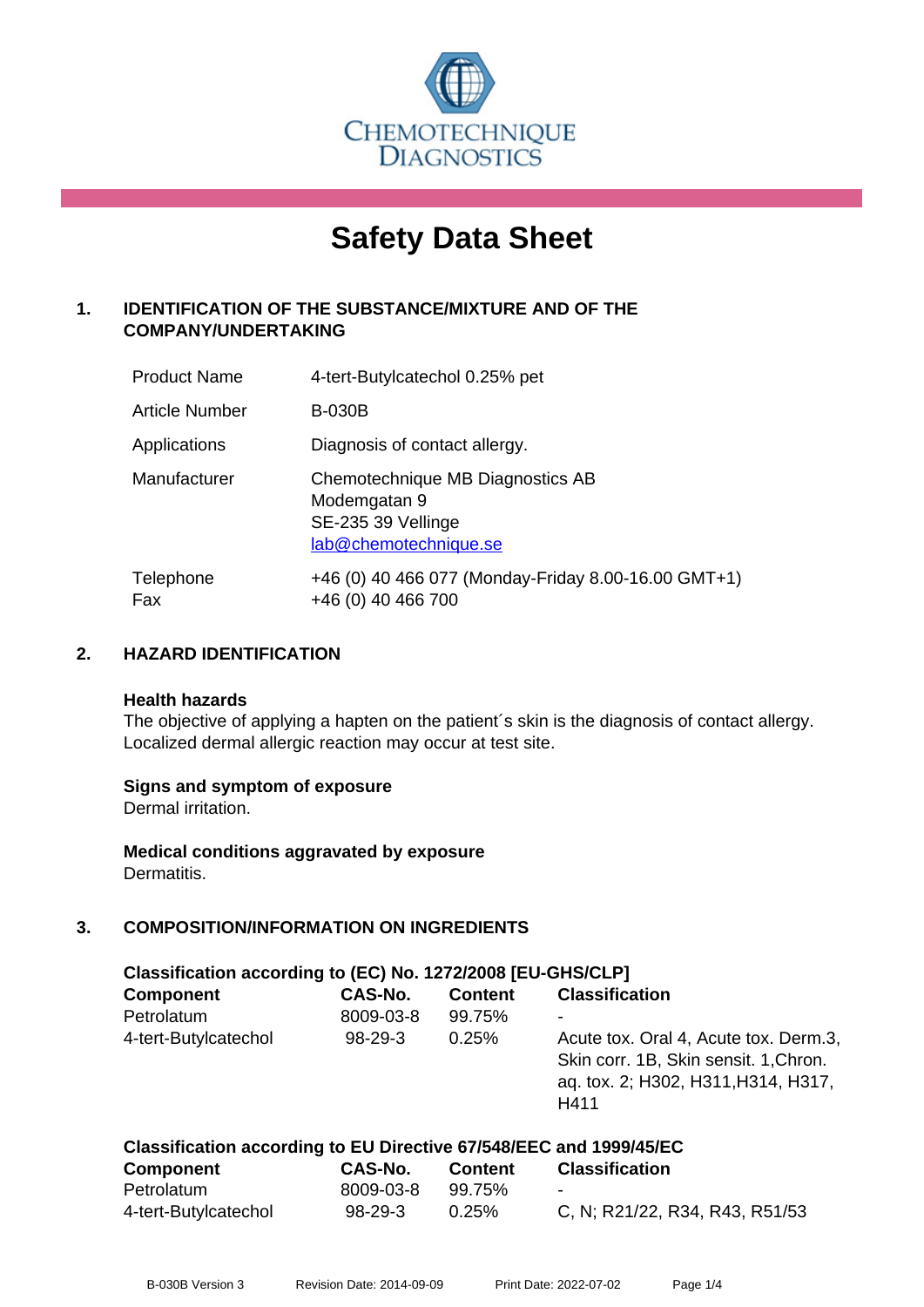#### **4. FIRST AID MEASURES**

**Emergency and first aid procedures**

Obtain medical attention.

#### **5. FIRE-FIGHTING MEASURES\***

#### **Suitable extinguish media**

CO2, powder or water spray. Fight larger fires with water spray or alcohol resistant foam.

# **For safety reasons unsuitable extinguishing agents**

Water with full jet.

# **Special protective equipment for fire-fighters** Wear self-contained respiratory protective device. Wear fully protective suit.

\*Data is shown for petrolatum only

# **6. ACCIDENTAL RELEASES MEASURES**

**Steps to be taken if material is released or spilled** Contain and place in a closed container.

# **7. HANDLING AND STORAGE**

**Precautions to be taken in handling and storage** Store dark at 5-8°C. Avoid extended exposure to light. FOR EXTERNAL USE ONLY.

# **8. EXPOSURE CONTROLS/PERSONAL PROTECTION**

**Respiratory protection** Not required.

**Ventilation** Local exhaust.

**Protective gloves** Disposal gloves.

# **Eye protection**

Not required with normal use.

#### **Work/Hygienic practices**

Wash hands after each use.

#### **9. PHYSICAL AND CHEMICAL PROPERTIES**

Odour **Odourless** 

Appearance Pale Yellow Semi-solid

Melting point\* 50-55° C

Boiling point\* No data available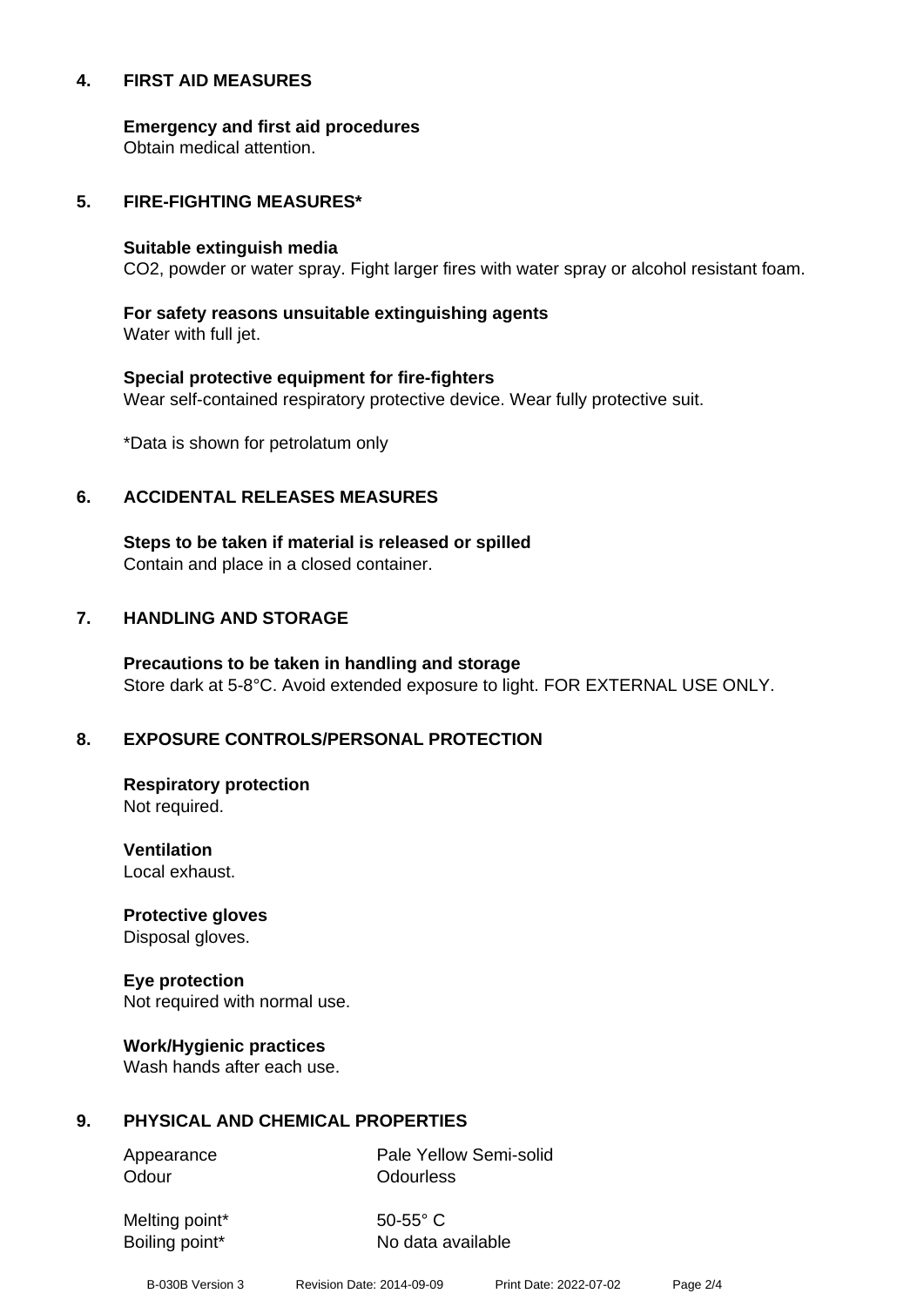Flash point\*  $>100^{\circ}$ C Density\* No data available. Solubility in/Miscibility with Water\*

Self ignition\* Product does not self ignite. Danger of explosion\* Product does not present an explosion hazard. Insoluble

\*Data is shown for petrolatum only

# **10. STABILITY AND REACTIVITY**

#### **Incompability**

May react with strong oxidizing agents.

#### **Stability**

Stable at recommended storage conditions.

#### **Hazardous byproducts**

Combustion may generate CO, CO2 and other oxides.

#### **Hazardous polymerization**

Will not occur.

#### **11. TOXICOLOGICAL INFORMATION**

No data available.

#### **12. ECOLOGICAL INFORMATION**

No data available.

# **13. DISPOSAL CONSIDERATIONS**

#### **Waste disposal method**

Comply with federal, state/provincial and local regulation.

#### **14. TRANSPORT INFORMATION**

Not dangerous goods.

#### **15. REGULATORY INFORMATION**

The classification is according to the latest editions of the EU lists, and extended by company and literature data.

#### **16. OTHER INFORMATION**

#### **Text of H-statements and R-phrases mentioned in Section 3**

| Acute tox. Oral 4  |                           | Acute toxicity, Oral (Category 4)   |            |  |
|--------------------|---------------------------|-------------------------------------|------------|--|
| Acute tox. Derm. 3 |                           | Acute toxicity, Dermal (Category 3) |            |  |
| Skin corr. 1B      |                           | Skin corrosion (Category 1B)        |            |  |
| B-030B Version 3   | Revision Date: 2014-09-09 | Print Date: 2022-07-02              | Page $3/4$ |  |